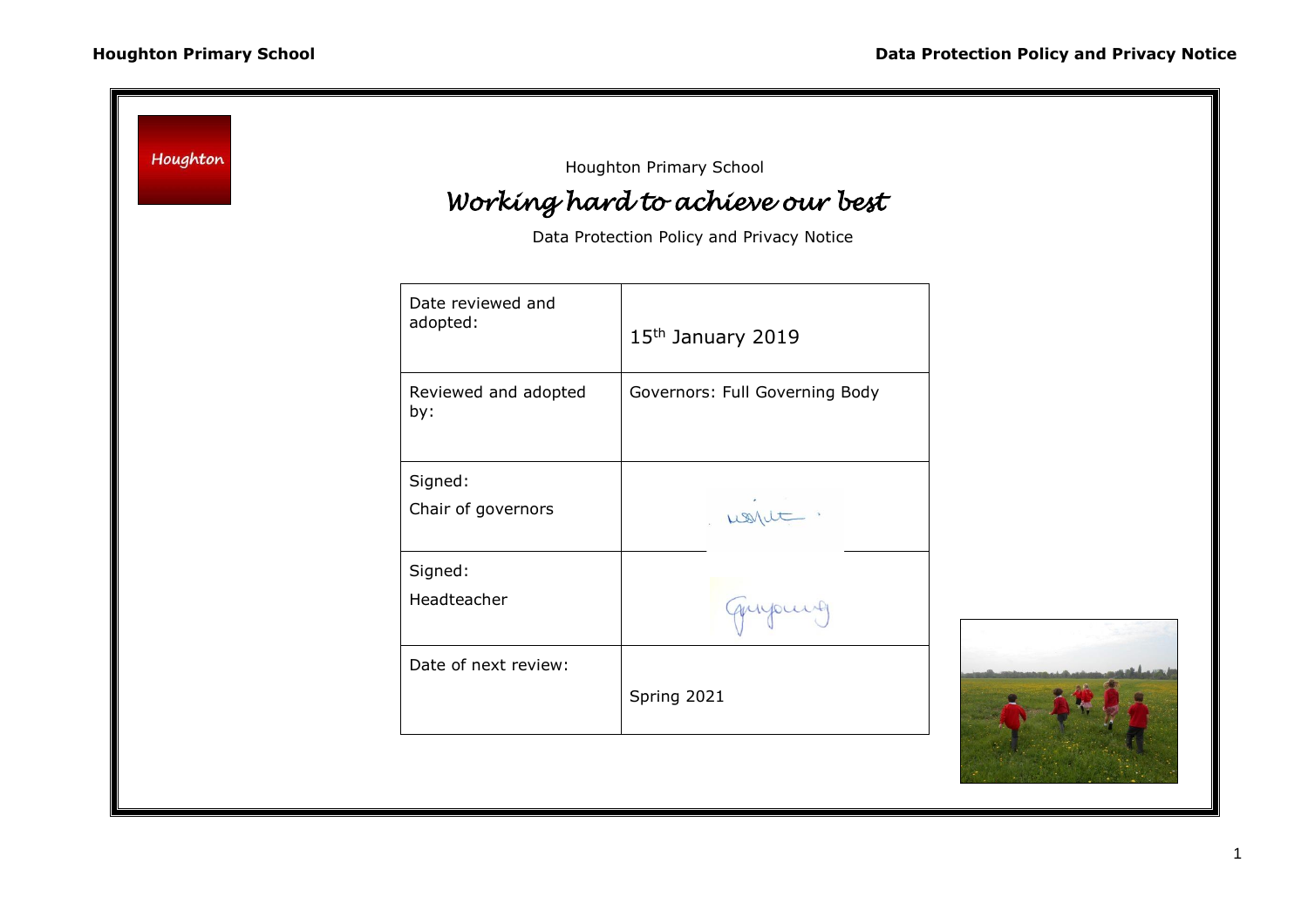#### **Aims**

Our school aims to ensure that all personal data collected about staff, pupils, parents, governors, visitors and other individuals is collected, stored and processed in accordance with the [General Data Protection](http://data.consilium.europa.eu/doc/document/ST-5419-2016-INIT/en/pdf)  [Regulation \(GDPR\)](http://data.consilium.europa.eu/doc/document/ST-5419-2016-INIT/en/pdf) and the expected provisions of the Data Protection Act 2018 (DPA 2018) as set out in the [Data Protection Bill.](https://publications.parliament.uk/pa/bills/cbill/2017-2019/0153/18153.pdf)

This policy applies to all personal data, regardless of whether it is in paper or electronic format.

## **Legislation and guidance**

This policy meets the requirements of the GDPR and the expected provisions of the DPA 2018. It is based on guidance published by the Information Commissioner's Office (ICO) on the [GDPR](https://ico.org.uk/for-organisations/guide-to-the-general-data-protection-regulation-gdpr/) and the ICO's [code of practice for subject access requests.](https://ico.org.uk/media/for-organisations/documents/2014223/subject-access-code-of-practice.pdf)

It also reflects the ICO's [code of practice](https://ico.org.uk/media/for-organisations/documents/1542/cctv-code-of-practice.pdf) for the use of surveillance cameras and personal information.

This policy complies with our funding agreement and articles of association.

#### **Definitions**

| <b>Term</b>                          | <b>Definition</b>                                                                                                                                                                                                                                                                                                                                                                                                         |
|--------------------------------------|---------------------------------------------------------------------------------------------------------------------------------------------------------------------------------------------------------------------------------------------------------------------------------------------------------------------------------------------------------------------------------------------------------------------------|
| Personal<br>data                     | Any information relating to an identified, or<br>identifiable, individual.<br>This may include the individual's:<br>Name (including initials)<br>$\bullet$<br>• Identification number<br>$\bullet$ Location data<br>Online identifier, such as a username<br>$\bullet$<br>It may also include factors specific to the<br>individual's physical, physiological, genetic, mental,<br>economic, cultural or social identity. |
| <b>Sensitive</b><br>personal<br>data | Personal data which is more sensitive and so needs<br>more protection, including information about an<br>individual's:                                                                                                                                                                                                                                                                                                    |

|                                   | Racial or ethnic origin<br>Political opinions<br>Religious or philosophical beliefs<br>٠<br>Trade union membership<br>$\bullet$<br>Genetics<br>Biometrics (such as fingerprints, retina and<br>iris patterns), where used for identification<br>purposes<br>Health - physical or mental<br>Sex life or sexual orientation |
|-----------------------------------|---------------------------------------------------------------------------------------------------------------------------------------------------------------------------------------------------------------------------------------------------------------------------------------------------------------------------|
| <b>Processing</b>                 | Anything done to personal data, such as collecting,<br>recording, organising, structuring, storing,<br>adapting, altering, retrieving, using, disseminating,<br>erasing or destroying.<br>Processing can be automated or manual.                                                                                          |
| Data<br>subject                   | The identified or identifiable individual whose<br>personal data is held or processed.                                                                                                                                                                                                                                    |
| Data<br>controller                | A person or organisation that determines the<br>purposes and the means of processing of personal<br>data.                                                                                                                                                                                                                 |
| Data<br>processor                 | A person or other body, other than an employee of<br>the data controller, who processes personal data on<br>behalf of the data controller.                                                                                                                                                                                |
| <b>Personal</b><br>data<br>breach | A breach of security leading to the accidental or<br>unlawful destruction, loss, alteration, unauthorised<br>disclosure of, or access to personal data.                                                                                                                                                                   |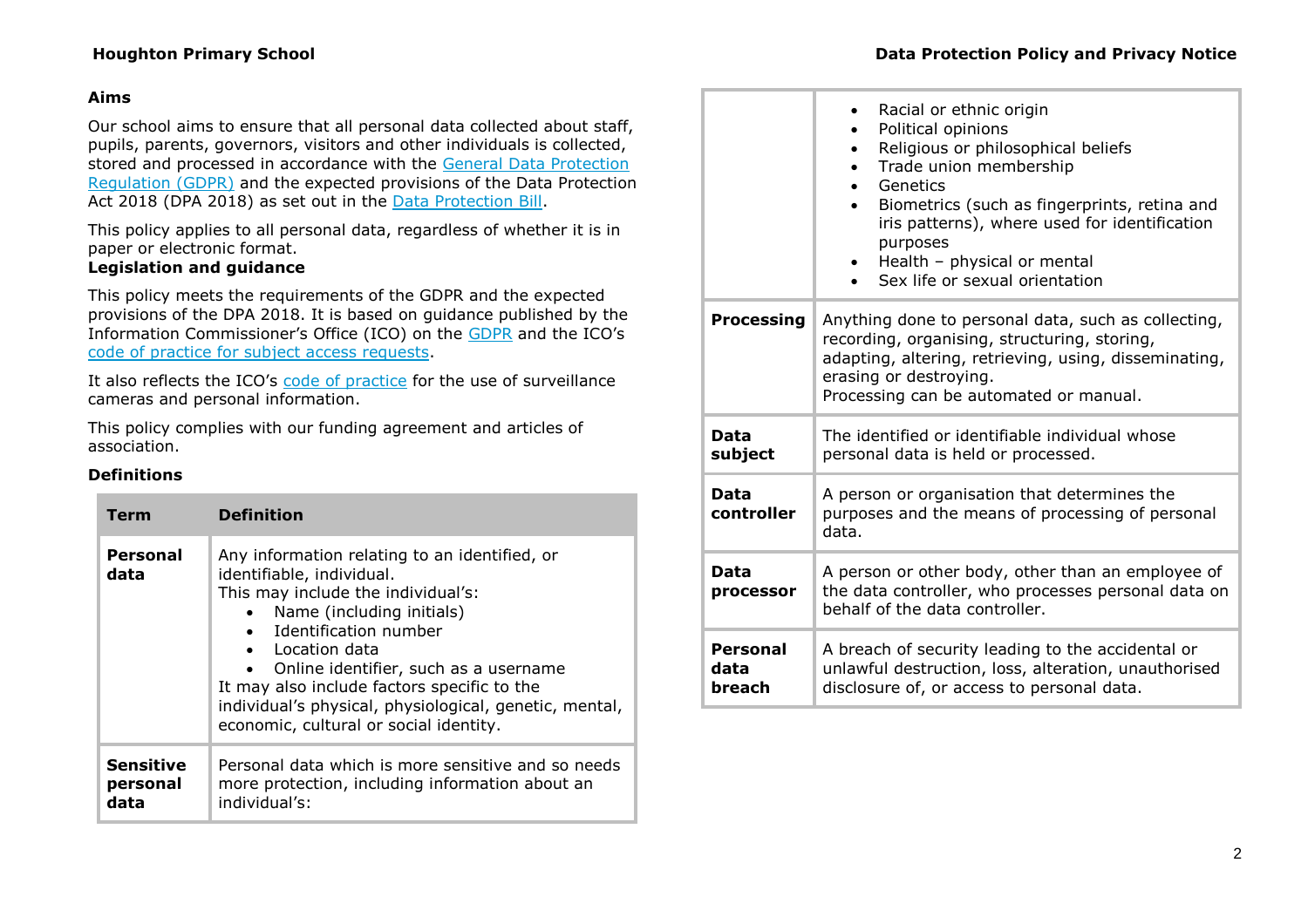## **The data controller**

Our school processes personal data relating to parents, pupils, staff, governors, visitors and others, and therefore is a data controller.

The school is registered as a data controller with the ICO and will renew this registration annually or as otherwise legally required. **Data protection principles**

The GDPR is based on data protection principles that our school must comply with.

The principles say that personal data must be:

- Processed lawfully, fairly and in a transparent manner
- Collected for specified, explicit and legitimate purposes
- Adequate, relevant and limited to what is necessary to fulfil the purposes for which it is processed
- Accurate and, where necessary, kept up to date
- Kept for no longer than is necessary for the purposes for which it is processed
- Processed in a way that ensures it is appropriately secure

This policy sets out how the school aims to comply with these principles.

# **Roles and responsibilities**

This policy applies to **all staff** employed by our school, and to external organisations or individuals working on our behalf. Staff who do not comply with this policy may face disciplinary action.

The governing board has overall responsibility for ensuring that our school complies with all relevant data protection obligations.

The data protection officer (DP)) is responsible for overseeing the implementation of this policy, monitoring our compliance with data protection law, and developing related policies and guidelines where applicable.

They will provide an annual report of their activities directly to the governing board and, where relevant, report to the board their advice and recommendations on school data protection issues.

The DPO is also the first point of contact for individuals whose data the school processes, and for the ICO.

Full details of the DPO's responsibilities are set out in their job description.

Our DPO is Ian Hoare and he is contactable via [DPO@theictservice.org.uk](mailto:DPO@theictservice.org.uk)

The headteacher acts as the representative of the data controller on a day-to-day basis.

Staff are responsible for:

- Collecting, storing and processing any personal data in accordance with this policy
- Informing the school of any changes to their personal data, such as a change of address
- Contacting the DPO in the following circumstances:
	- o With any questions about the operation of this policy, data protection law, retaining personal data or keeping personal data secure
	- $\circ$  If they have any concerns that this policy is not being followed
	- $\circ$  If they are unsure whether or not they have a lawful basis to use personal data in a particular way
	- o If they need to rely on or capture consent, draft a privacy notice, deal with data protection rights invoked by an individual, or transfer personal data outside the European Economic Area
	- o If there has been a data breach
	- o Whenever they are engaging in a new activity that may affect the privacy rights of individuals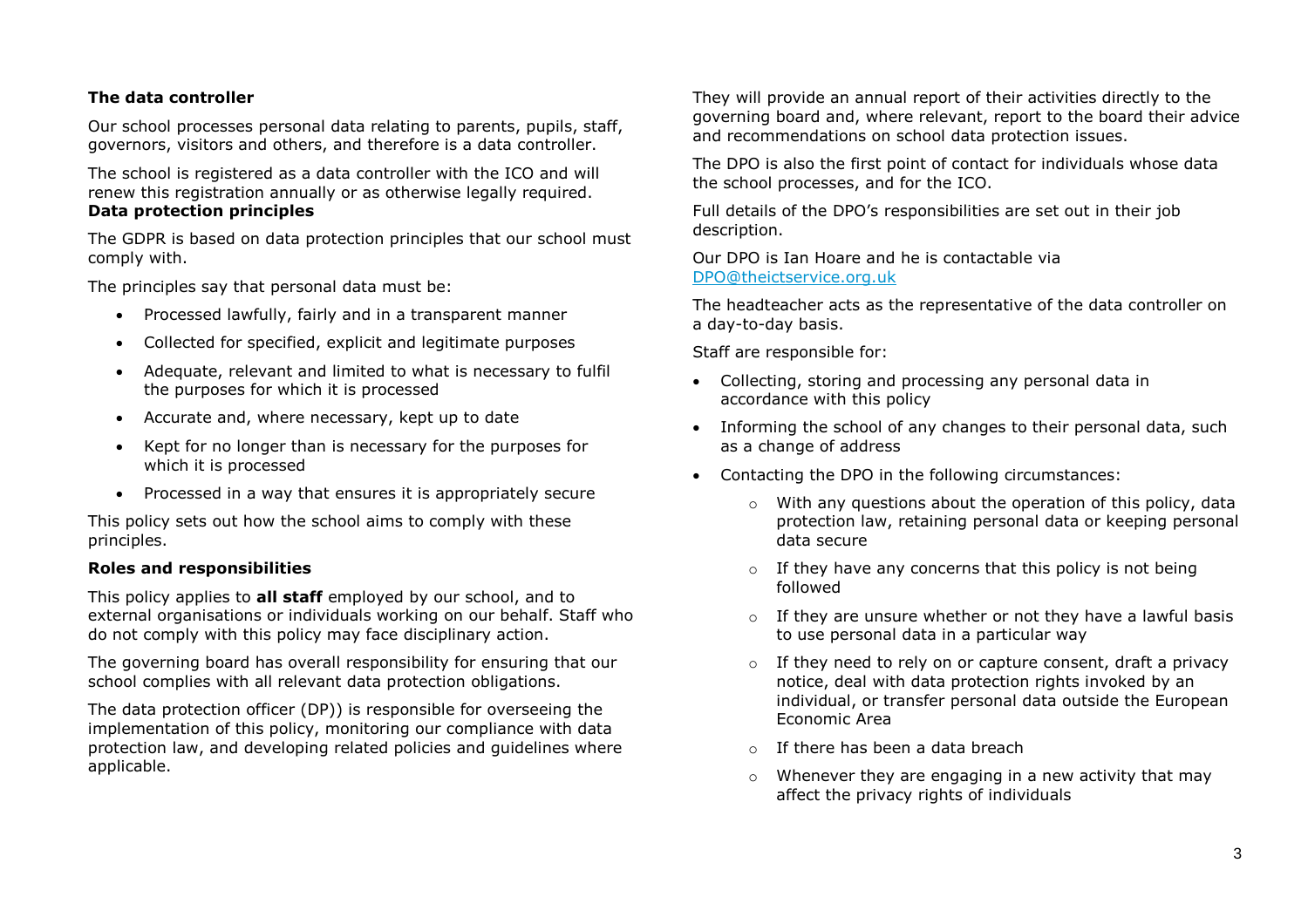o If they need help with any contracts or sharing personal data with third parties

#### **Collecting personal data**

#### **Lawfulness, fairness and transparency**

We will only process personal data where we have one of 6 'lawful bases' (legal reasons) to do so under data protection law:

- The data needs to be processed so that the school can **fulfil a contract** with the individual, or the individual has asked the school to take specific steps before entering into a contract
- The data needs to be processed so that the school can **comply with a legal obligation**
- The data needs to be processed to ensure the **vital interests** of the individual e.g. to protect someone's life
- The data needs to be processed so that the school, as a public authority, can perform a task **in the public interest,** and carry out its official functions
- The data needs to be processed for the **legitimate interests**  of the school or a third party (provided the individual's rights and freedoms are not overridden)
- The individual (or their parent/carer when appropriate in the case of a pupil) has freely given clear **consent**

For special categories of personal data, we will also meet one of the special category conditions for processing which are set out in the GDPR and Data Protection Act 2018.

If we offer online services to pupils, such as classroom apps, and we intend to rely on consent as a basis for processing, we will get parental consent (except for online counselling and preventive services).

## **Limitation, minimisation and accuracy**

We will only collect personal data for specified, explicit and legitimate reasons. We will explain these reasons to the individuals when we first collect their data.

If we want to use personal data for reasons other than those given when we first obtained it, we will inform the individuals concerned before we do so, and seek consent where necessary.

Staff must only process personal data where it is necessary in order to do their jobs.

When staff no longer need the personal data they hold, they must ensure it is deleted or anonymised. This will be done in accordance with the school's record retention schedule.

## **Sharing personal data**

We will not normally share personal data with anyone else, but may do so where:

- There is an issue with a pupil or parent/carer that puts the safety of our staff at risk
- We need to liaise with other agencies we will seek consent as necessary before doing this
- Our suppliers or contractors need data to enable us to provide services to our staff and pupils – for example, IT companies. When doing this, we will:
	- o Only appoint suppliers or contractors which can provide sufficient guarantees that they comply with data protection law
	- o Establish a data sharing agreement with the supplier or contractor, either in the contract or as a standalone agreement, to ensure the fair and lawful processing of any personal data we share
	- o Only share data that the supplier or contractor needs to carry out their service, and information necessary to keep them safe while working with us

We will also share personal data with law enforcement and government bodies where we are legally required to do so, including for:

- The prevention or detection of crime and/or fraud
- The apprehension or prosecution of offenders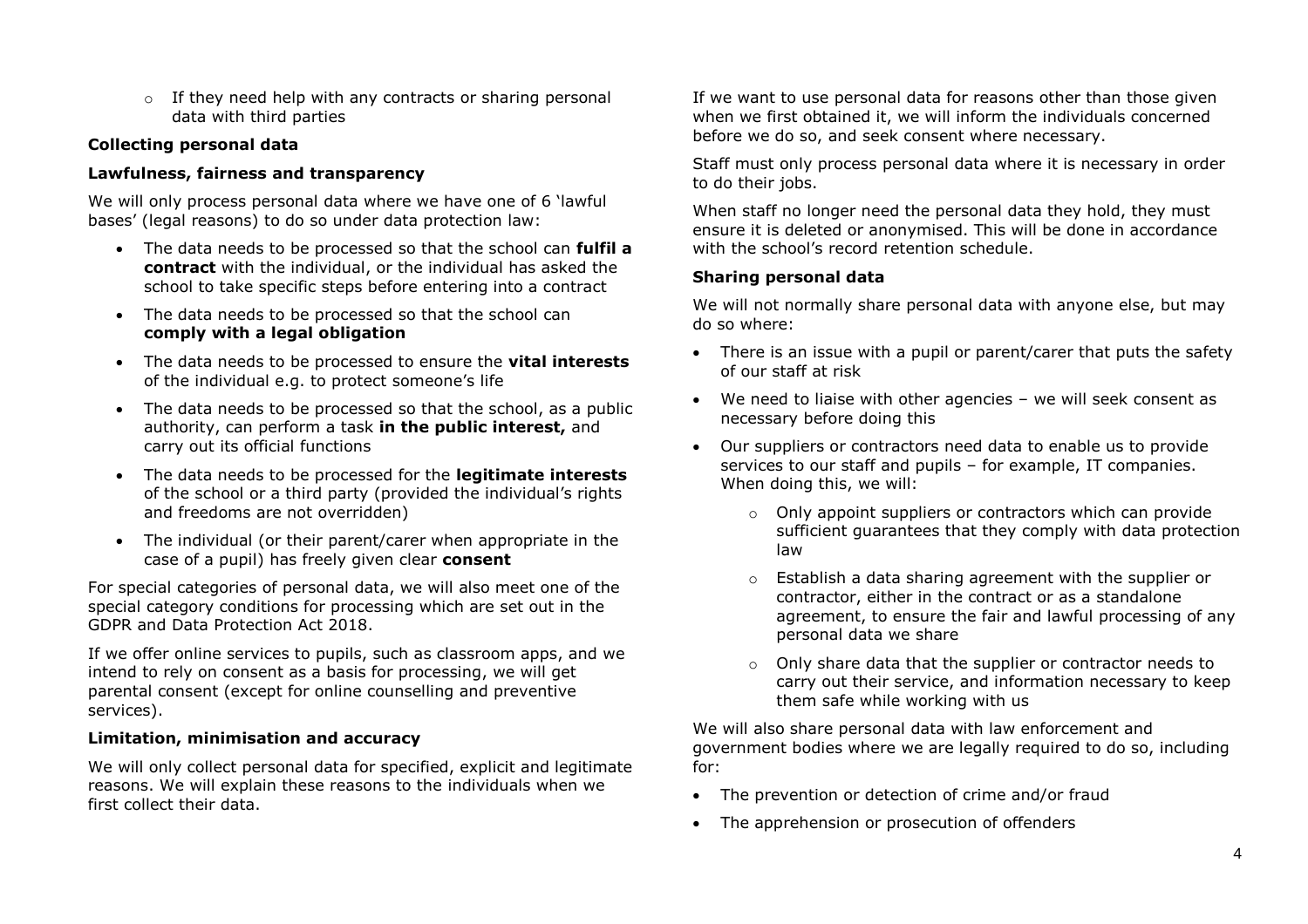- The assessment or collection of tax owed to HMRC.
- In connection with legal proceedings
- Where the disclosure is required to satisfy our safeguarding obligations
- Research and statistical purposes, as long as personal data is sufficiently anonymised or consent has been provided

We may also share personal data with emergency services and local authorities to help them to respond to an emergency situation that affects any of our pupils or staff.

Where we transfer personal data to a country or territory outside the European Economic Area, we will do so in accordance with data protection law.

# **Subject access requests and other rights of individuals**

## **Subject access requests**

Individuals have a right to make a 'subject access request' to gain access to personal information that the school holds about them. This includes:

- Confirmation that their personal data is being processed
- Access to a copy of the data
- The purposes of the data processing
- The categories of personal data concerned
- Who the data has been, or will be, shared with
- How long the data will be stored for, or if this isn't possible, the criteria used to determine this period
- The source of the data, if not the individual
- Whether any automated decision-making is being applied to their data, and what the significance and consequences of this might be for the individual

Subject access requests must be submitted in writing, either by letter or email to the DPO. They should include:

- Name of individual
- Correspondence address
- Contact number and email address
- Details of the information requested

If staff receive a subject access request they must immediately forward it to the DPO. [DPO@theictservice.org.uk](mailto:DPO@theictservice.org.uk)

#### **Children and subject access requests**

Personal data about a child belongs to that child, and not the child's parents or carers. For a parent or carer to make a subject access request with respect to their child, the child must either be unable to understand their rights and the implications of a subject access request, or have given their consent.

Children below the age of 12 are generally not regarded to be mature enough to understand their rights and the implications of a subject access request. Therefore, most subject access requests from parents or carers of pupils at our school may be granted without the express permission of the pupil. This is not a rule and a pupil's ability to understand their rights will always be judged on a case-by-case basis.

#### **Responding to subject access requests**

When responding to requests, we:

- May ask the individual to provide 2 forms of identification
- May contact the individual via phone to confirm the request was made
- Will respond without delay and within 1 month of receipt of the request
- Will provide the information free of charge
- May tell the individual we will comply within 3 months of receipt of the request, where a request is complex or numerous. We will inform the individual of this within 1 month, and explain why the extension is necessary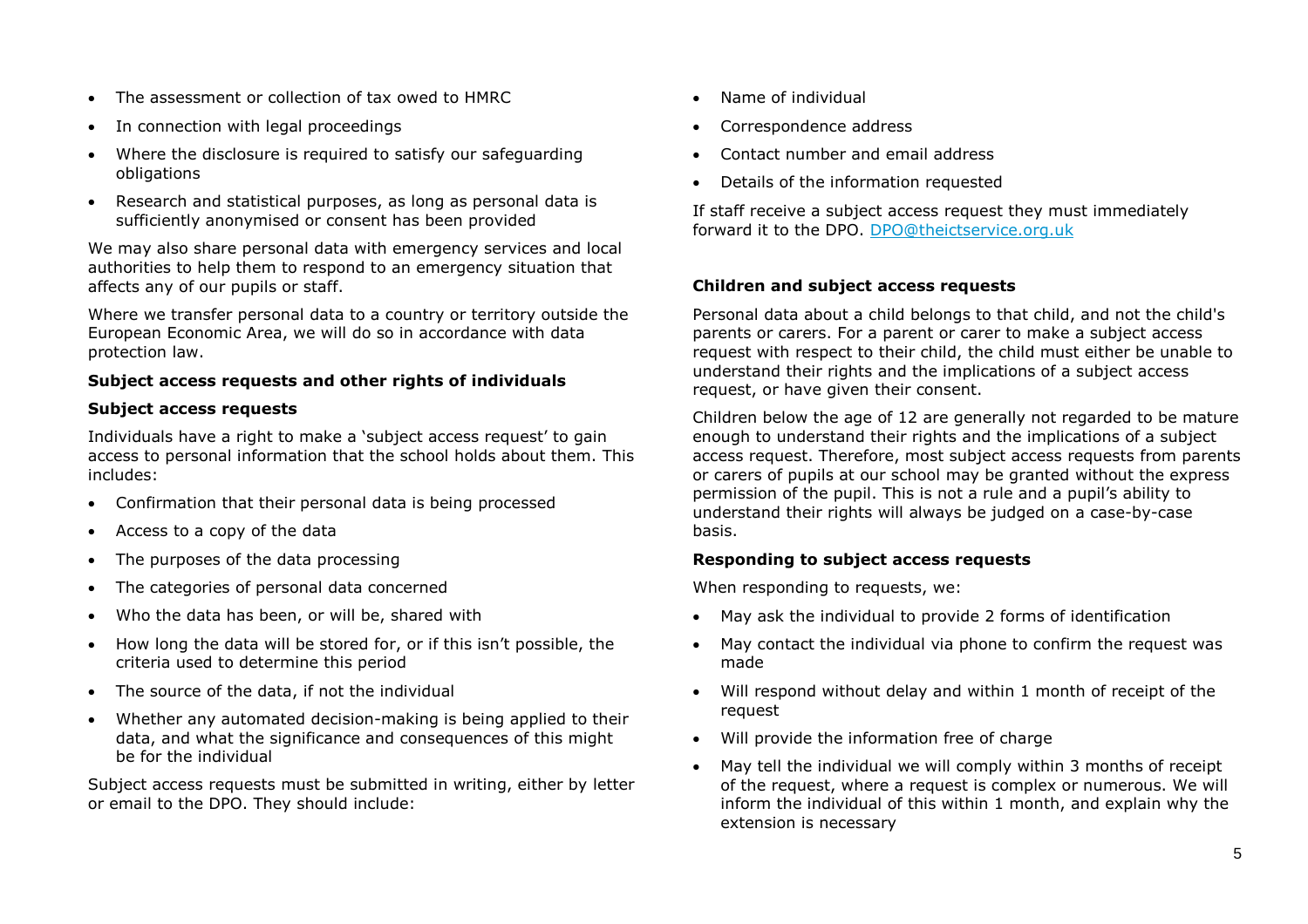We will not disclose information if it:

- Might cause serious harm to the physical or mental health of the pupil or another individual
- Would reveal that the child is at risk of abuse, where the disclosure of that information would not be in the child's best interests
- Is contained in adoption or parental order records
- Is given to a court in proceedings concerning the child

If the request is unfounded or excessive, we may refuse to act on it, or charge a reasonable fee which takes into account administrative costs.

A request will be deemed to be unfounded or excessive if it is repetitive, or asks for further copies of the same information.

When we refuse a request, we will tell the individual why, and tell them they have the right to complain to the ICO.

# **Other data protection rights of the individual**

In addition to the right to make a subject access request (see above), and to receive information when we are collecting their data about how we use and process it, individuals also have the right to:

- Withdraw their consent to processing at any time
- Ask us to rectify, erase or restrict processing of their personal data, or object to the processing of it (in certain circumstances)
- Prevent use of their personal data for direct marketing
- Challenge processing which has been justified on the basis of public interest
- Request a copy of agreements under which their personal data is transferred outside of the European Economic Area
- Object to decisions based solely on automated decision making or profiling (decisions taken with no human involvement, that might negatively affect them)
- Prevent processing that is likely to cause damage or distress
- Be notified of a data breach in certain circumstances
- Make a complaint to the ICO
- Ask for their personal data to be transferred to a third party in a structured, commonly used and machine-readable format (in certain circumstances)

Individuals should submit any request to exercise these rights to the DPO. If staff receive such a request, they must immediately forward it to the DPO.

## **Parental requests to see the educational record**

Parents, or those with parental responsibility, do not have a legal right to access to their child's educational record (which includes most information about a pupil). If you wish to have access please put your request and reasons in writing to the Headteacher.

# **CCTV**

We currently do not use CCTV at Houghton Primary School. If this changes at any point before this policy is reviewed, we will adhere to the ICO's [code of practice](https://ico.org.uk/media/for-organisations/documents/1542/cctv-code-of-practice.pdf) for the use of CCTV.

We do not need to ask individuals' permission to use CCTV, but we would make it clear where individuals are being recorded. Security cameras will be clearly visible and accompanied by prominent signs explaining that CCTV is in use.

Any enquiries about a CCTV system which is installed should be directed to the headteacher.

## **Photographs and videos**

As part of our school activities, we may take photographs and record images of individuals within our school.

We will obtain written consent from parents/carers for photographs and videos to be taken of their child for communication, marketing and promotional materials. We will clearly explain how the photograph and/or video will be used to both the parent/carer and pupil.

Uses may include: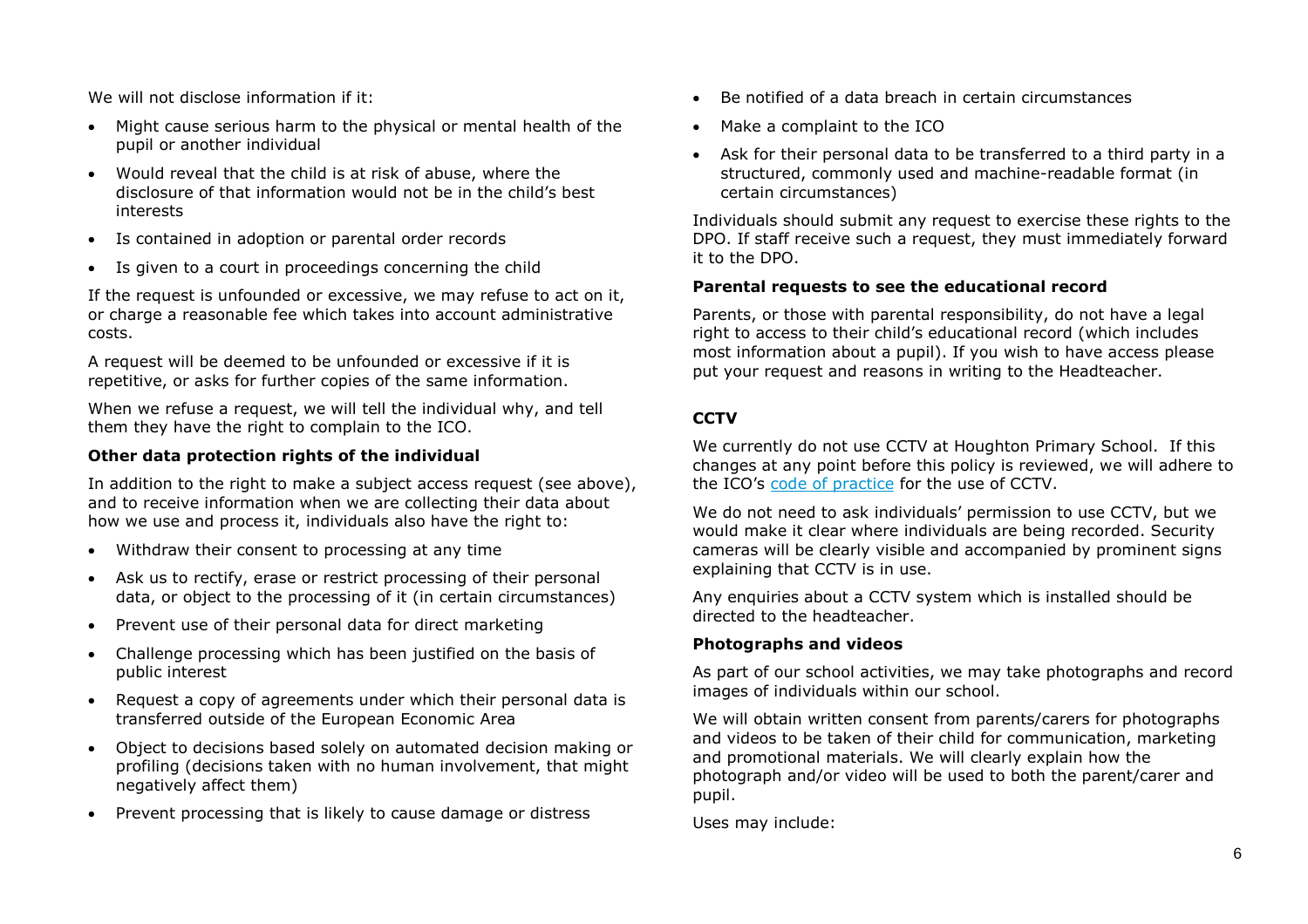- Within school on notice boards and in school magazines, brochures, newsletters, etc.
- Outside of school by external agencies such as the school photographer, newspapers, campaigns
- Online on our school website or social media pages

Consent can be refused or withdrawn at any time. If consent is withdrawn, we will delete the photograph or video and not distribute it further.

When using photographs and videos in this way we will not accompany them with any other personal information about the child, to ensure they cannot be identified.

# **Data protection by design and default**

We will put measures in place to show that we have integrated data protection into all of our data processing activities, including:

- Appointing a suitably qualified DPO, and ensuring they have the necessary resources to fulfil their duties and maintain their expert knowledge
- Only processing personal data that is necessary for each specific purpose of processing, and always in line with the data protection principles set out in relevant data protection law (see section 6)
- Completing privacy impact assessments where the school's processing of personal data presents a high risk to rights and freedoms of individuals, and when introducing new technologies (the DPO will advise on this process)
- Integrating data protection into internal documents including this policy, any related policies and privacy notices
- Regularly training members of staff on data protection law, this policy, any related policies and any other data protection matters; we will also keep a record of attendance
- Regularly conducting reviews and audits to test our privacy measures and make sure we are compliant
- Maintaining records of our processing activities, including:
- $\circ$  For the benefit of data subjects, making available the name and contact details of our school and DPO and all information we are required to share about how we use and process their personal data (via our privacy notices)
- o For all personal data that we hold, maintaining an internal record of the type of data, data subject, how and why we are using the data, any third-party recipients, how and why we are storing the data, retention periods and how we are keeping the data secure

# **15. Data security and storage of records**

We will protect personal data and keep it safe from unauthorised or unlawful access, alteration, processing or disclosure, and against accidental or unlawful loss, destruction or damage.

In particular:

- Paper-based records and portable electronic devices, such as laptops and hard drives that contain personal data are kept under lock and key when not in use
- Papers containing confidential personal data must not be left on office and classroom desks, on staffroom tables, pinned to notice/display boards, or left anywhere else where there is general access
- Where personal information needs to be taken off site, staff must sign it in and out from the school office
- Passwords that are at least 8 characters long containing letters and numbers are used to access school computers, laptops and other electronic devices. Staff and pupils are reminded to change their passwords at regular intervals.
- All staff who use a school computer/laptop work use the local authority's secure cloud based hosting system for SIMS, FMS, email and office documents (Central Hosting). This can only be accessed off-site using a key fob which is PIN and password protected. All documents which are created by staff must be saved within Central Hosting and not to the desk top or folders outside of the secure hosting system.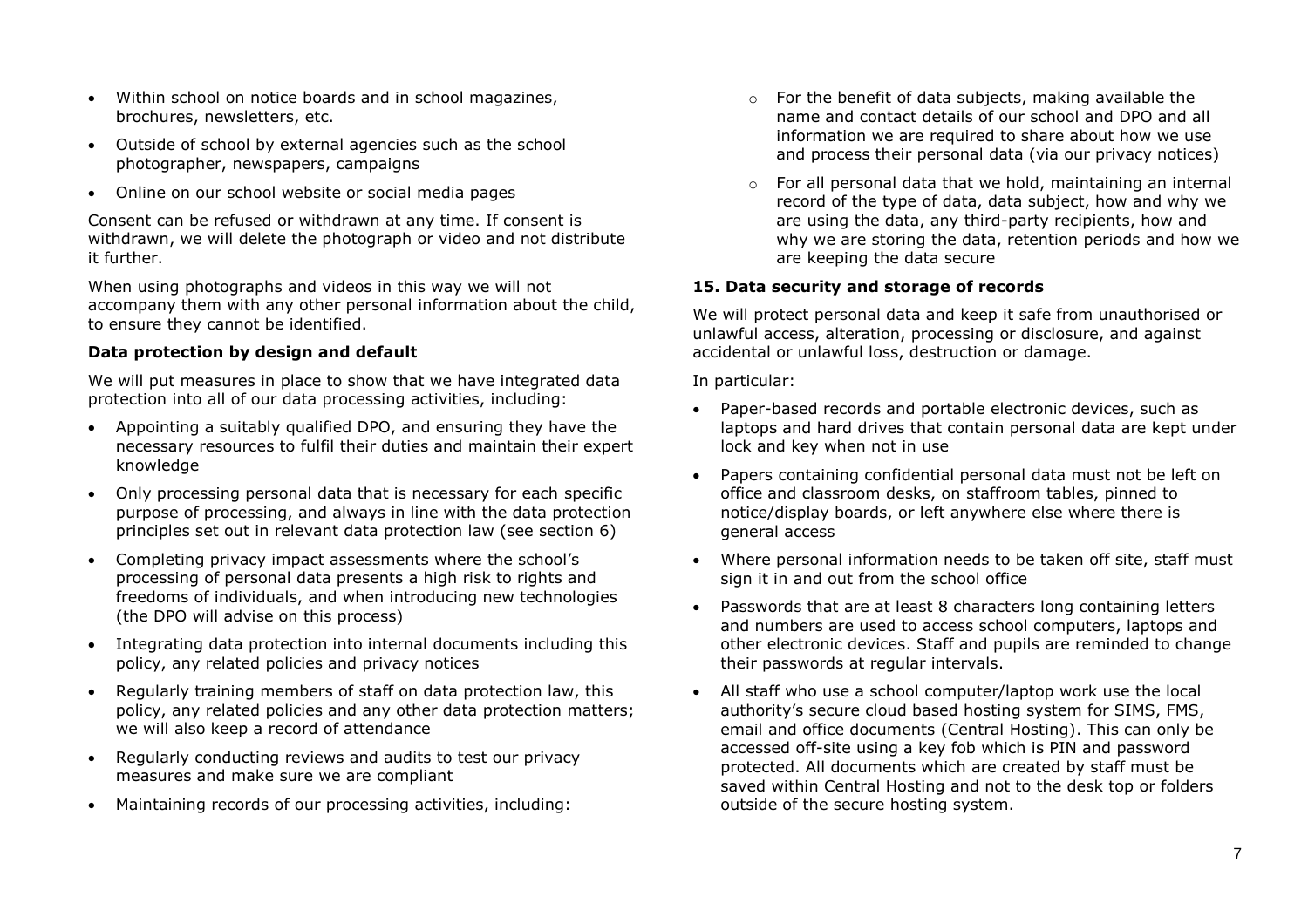- Encryption software is used to protect all portable devices and removable media, such as laptops and USB devices.
- Staff, pupils or governors who store personal information on their personal devices are expected to follow the same security procedures as for school-owned equipment. Where we need to share personal data with a third party, we carry out due diligence and take reasonable steps to ensure it is stored securely and adequately protected.

## **Disposal of records**

Personal data that is no longer needed will be disposed of securely. Personal data that has become inaccurate or out of date will also be disposed of securely, where we cannot or do not need to rectify or update it.

For example, we will shred or incinerate paper-based records, and overwrite or delete electronic files. We may also use a third party to safely dispose of records on the school's behalf. If we do so, we will require the third party to provide sufficient guarantees that it complies with data protection law.

#### **Personal data breaches**

The school will make all reasonable endeavours to ensure that there are no personal data breaches.

In the unlikely event of a suspected data breach, we will follow these procedures;

Any individual that discovers a security data breach will report this immediately to the headteacher and data controller.

When an incident is raised, the headteacher will record the following information:

- Name of the individual who has raised the incident
- Description of the incident

• Description of any perceived impact

 Description and identification codes of any devices involved, e.g. school-owned laptop

- Location of the equipment involved
- Contact details for the individual who discovered the incident

The school's data controller will take the lead in investigating the breach, and will be allocated the appropriate time and resources to conduct this.

The data controller, as quickly as reasonably possible, will ascertain the severity of the breach and determine if any personal data is involved or compromised.

The data controller will oversee a full investigation and produce a comprehensive report.

The cause of the breach, and whether or not it has been contained, will be identified – ensuring that the possibility of further loss/jeopardising of data is eliminated or restricted as much as possible.

If the data controller determines that the severity of the security breach is low, the incident will be managed in accordance with the following procedures:

- In the event of an internal breach, the incident is recorded using an incident log, and by identifying the user and the website or service they were trying to access.
- The headteacher will issue disciplinary sanctions to the pupil or member of staff, in accordance with the processes outlined in the Esafety Policy.

 In the event of any external or internal breach, the data controller will record this using an incident log and respond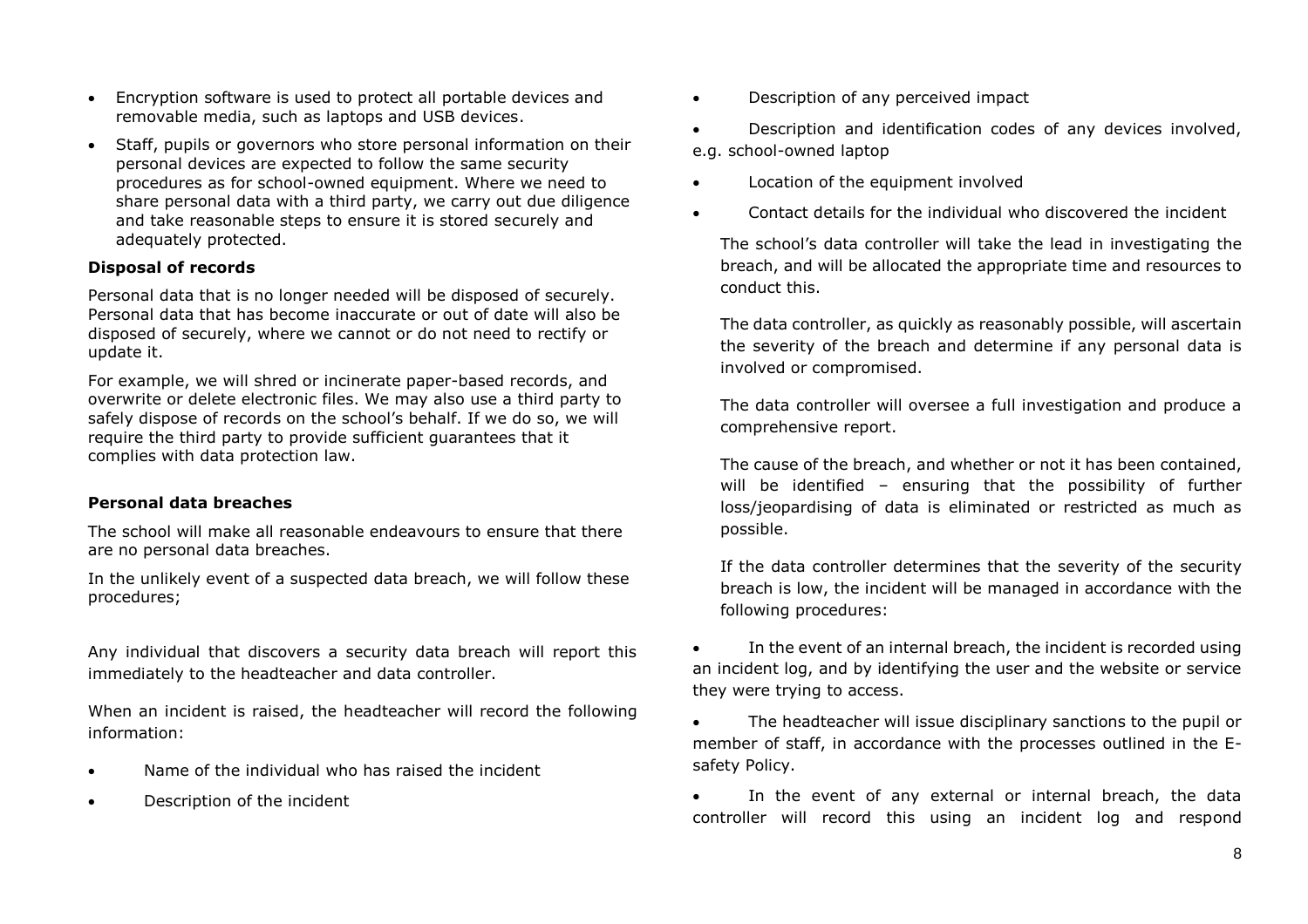appropriately, e.g. by updating the firewall, changing usernames and passwords, updating filtered websites or creating further back-ups of information.

 The data controller will work with the third-party provider to provide an appropriate response to the attack, including any in-house changes.

Any further action which could be taken to recover lost or damaged data will be identified – this includes the physical recovery of data, as well as the use of back-ups.

Where the security risk is high, the school will establish what steps need to be taken to prevent further data loss which will require support from various school departments and staff. This action will include:

 Informing relevant staff of their roles and responsibilities in areas of the containment process.

- Taking systems offline.
- Retrieving any lost, stolen or otherwise unaccounted for data.
- Restricting access to systems entirely or to a small group.
- Backing up all existing data and storing it in a safe location.
- Reviewing basic security, including:
- Changing passwords and login details on electronic equipment.

 Ensuring access to places where electronic or hard data is kept is monitored and requires authorisation.

Where appropriate, e.g. if offences have been committed under the Computer Misuse Act 1990, the data controller will inform the police of the security breach.

The data controller will test all systems to ensure they are functioning normally, and the incident will only be deemed 'resolved' when it has been assured that the school's systems are safe to use.

When appropriate, we will report the data breach to the ICO within 72 hours. Such breaches in a school context may include, but are not limited to:

- A non-anonymised dataset being published on the school website which shows the exam results of pupils eligible for the pupil premium.
- Safeguarding information being made available to an unauthorised person.
- The theft of a school laptop containing non-encrypted personal data about pupils.

## **Training**

All staff and governors are provided with data protection training as part of their induction process.

Data protection will also form part of continuing professional development, where changes to legislation, guidance or the school's processes make it necessary.

#### **Monitoring arrangements**

This policy will be reviewed and updated if necessary when the Data Protection Bill receives royal assent and becomes law (as the Data Protection Act 2018) – if any changes are made to the bill that affect our school's practice. Otherwise, or from then on, this policy will be reviewed by the Finance, Personnel, Premises and Safety Committee of governors **every 2 years** and shared with the full governing body.

Next scheduled review: Spring term 2021

#### **Privacy/fair processing notices**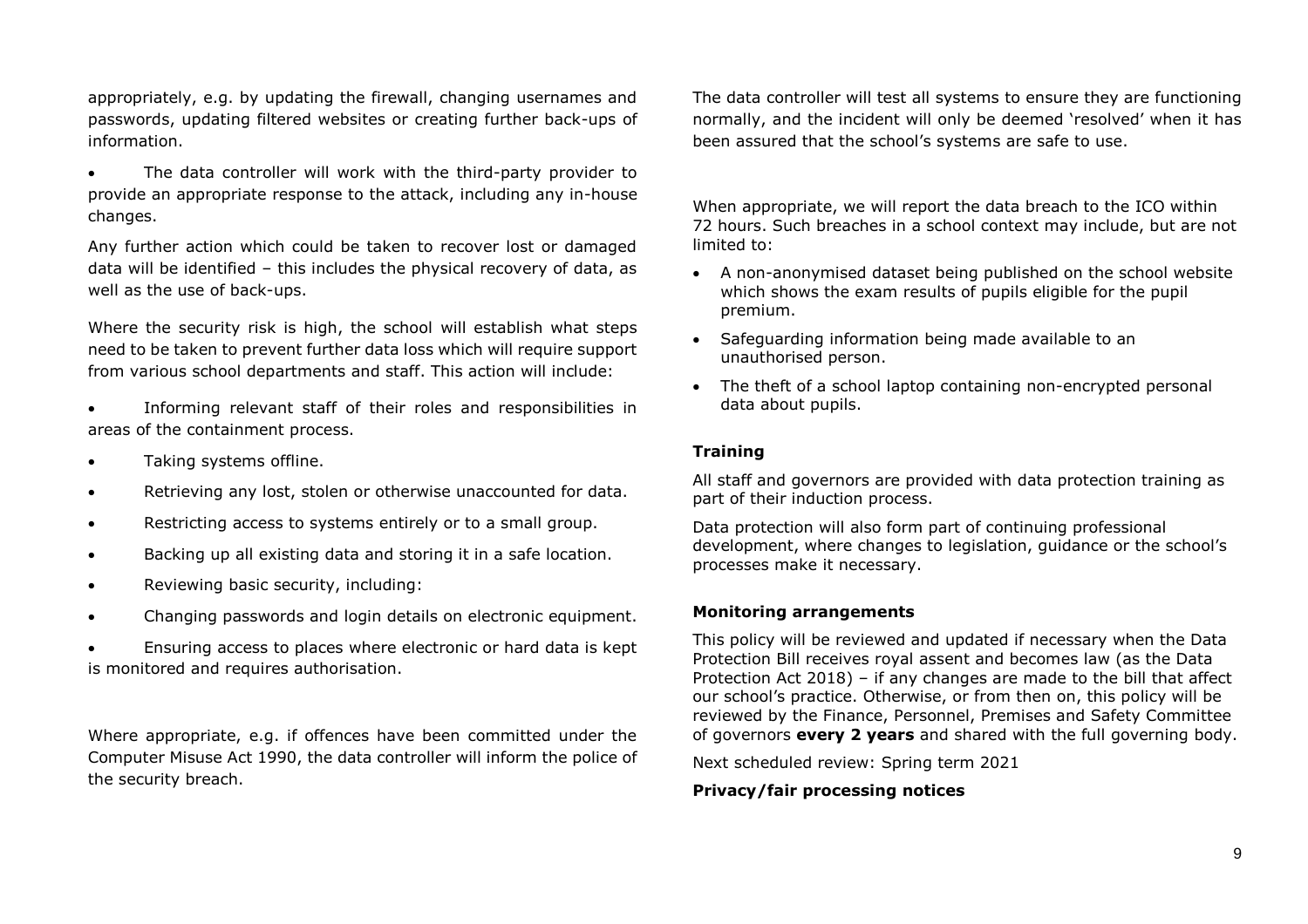# **Privacy notice for pupils, parents/carers**

Under data protection law, individuals have a right to be informed about how the school uses any personal data that we hold about them. We comply with this right by providing 'privacy notices' (sometimes called 'fair processing notices') to individuals where we are processing their personal data.

This privacy notice explains how we collect, store and use personal data about **pupils**.

Houghton Primary School is the 'data controller' for the purposes of data protection law.

Our data protection officer is Ian Hoare (see 'Contact us' below).

# **Why we collect and use pupil information**

We collect and use pupil information as defined by the General Data Protection Regulations May 2018 to complete and meet our responsibilities in the Public Interest for a PUBLIC TASK (Education). Where the data category is in **bold (Special Category Data)** we process data as it is of substantial public interest. The main pieces of legislation are:

- The Education Act (various years)
- The Education (Pupil Registration) (England) Regulations
- The School Standards and Framework Act 1998
- The School Admissions Regulations 2012
- Children and Families Act 2014
- The Special Educational Needs and Disability Regulations 2014
- General Data Protection Regulations 2018
- Data Protection Bill 2018

# **The personal data we hold**

Personal data that we may collect, use, store and share (when appropriate) about pupils includes, but is not restricted to:

 Personal information (such as; name, unique pupil number, address, contact details, contact preferences, date of birth, identification documents)

- Personal information about a child's parents and/or other relatives (such as; name, contact details, relationship to child)
- Characteristics (such as; **ethnicity**, language, **religion**, nationality, country of birth, eligibility for free school meals, or special educational needs)
- Attendance information (such as; sessions attended, number of absences, reasons for absence)
- Assessment information (such as; results of internal assessments, teacher assessments and externally set tests)
- Pupil and curricular records
- Exclusion/behavioural information
- Relevant **medical information**, including physical and mental health and any injuries received
- Safeguarding information
- **Special Education Need** information (such as; Pupil Individual Plans, Education Health Care Plans)
- Details of any support received, including care packages, plans and support providers
- Images; these could be individual, group or on film (OPTIONAL by consent)

We may also hold data about pupils that we have received from other organisations, including other schools, local authorities and the Department for Education.

# **Why we use this data**

We use this data to:

- Support pupil learning
- Monitor and report on pupil progress
- Provide appropriate pastoral care/support
- Protect pupil welfare
- Assess the quality of our services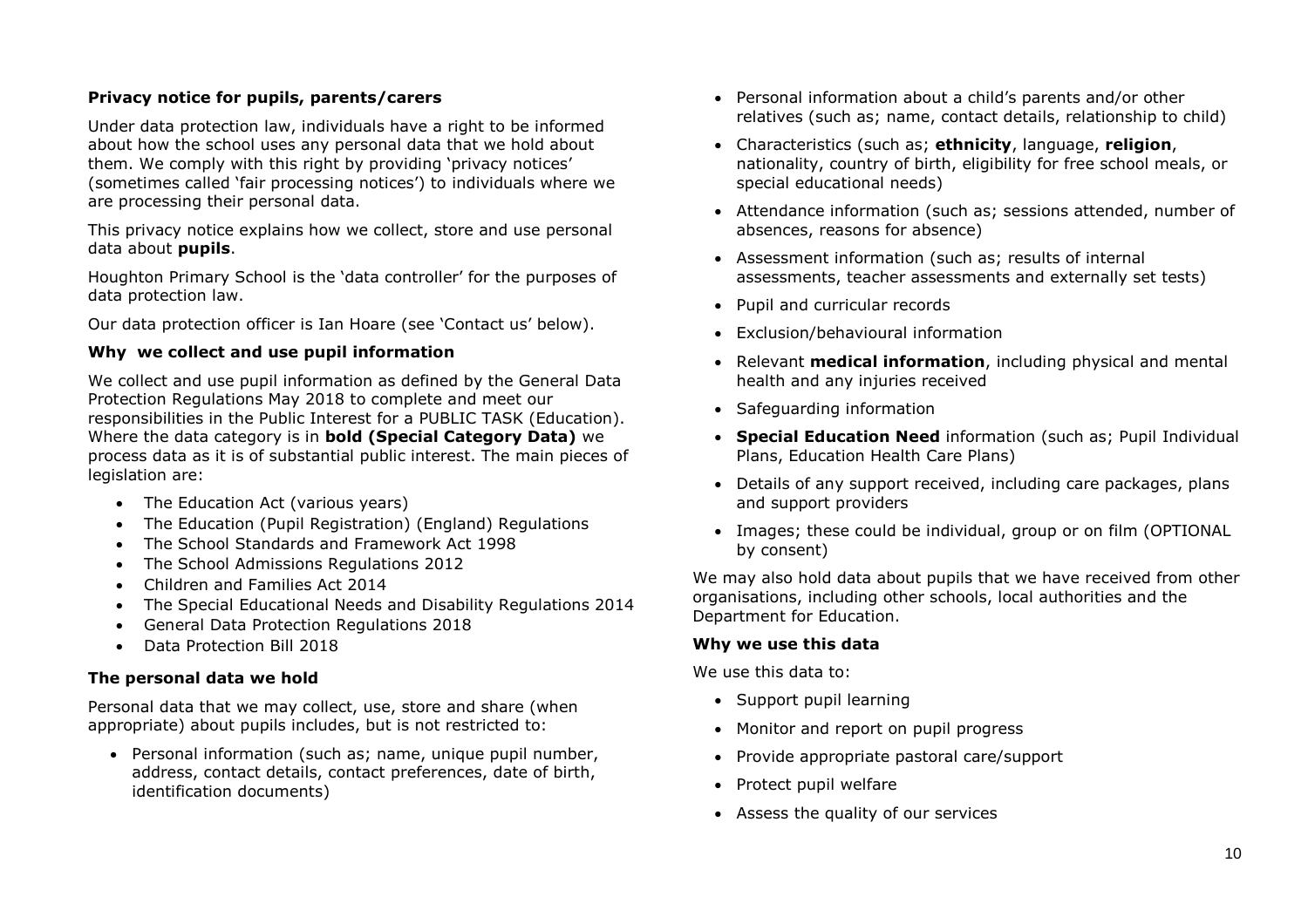- Administer admissions waiting lists
- Comply with the law regarding data sharing
- Comply with the law regarding health and safety
- Share data for statutory inspections and audit purposes

# **Our legal basis for using this data**

We only collect and use pupils' personal data when the law allows us to. Most commonly, we process it where:

- We need to comply with a legal obligation
- We need it to perform an official task in the public interest

Less commonly, we may also process pupils' personal data in situations where:

- We have obtained consent to use it in a specified way
- We need to protect the individual's vital interests (or someone else's interests)

Where we have obtained consent to use pupils' personal data, this consent can be withdrawn at any time. We will make this clear when we ask for consent, and explain how consent can be withdrawn.

Some of the reasons listed above for collecting and using pupils' personal data overlap, and there may be several grounds which justify our use of this data.

# **Collecting this information**

While the majority of information we collect about pupils is mandatory, there is some information that can be provided voluntarily.

In order to comply with the General Data Protection Regulation May 2018, and in line with the school's Data Protection Policy, we will inform you whether you are required to provide certain pupil information to us or if you have a choice in this.

Data Protection Act 2018 (DPA 2018)

We hold (on your behalf) additional contacts 3 & 4 that we may use in an emergency, should we be unable to contact either parent/carer.

From you about other people:

If you provide information on behalf of anyone else, then in doing so you are confirming that you have explained how their information may be used by us and they have given you permission to do so**.** We will delete this information when you or they inform us and/or the child leaves the school.

## **How we store this data**

We hold pupil data for varying lengths of time depending on what the information is and what other laws and safeguarding practices govern the duration we retain this information.

Typically pupil data is held for 7 years after the child reached Year 6. However, if you wish to know more, please contact the school to access the Information Audit Register detailing specific retention information and associated reasoning.

## **Data sharing**

We do not share information about our pupils with anyone without consent unless the law and our policies allow us to do so. We share pupils' data with the Department for Education (DfE) on a statutory basis. This data sharing underpins school funding and educational attainment policy and monitoring.

We are required to share information about our pupils with our local authority (LA) and the Department for Education (DfE) under section 3 of The Education (Information About Individual Pupils) (England) Regulations 2013.

Where it is legally required, or necessary (and it complies with data protection law) we may share personal information about pupils with:

 *Our local authority – to meet our legal obligations to share certain information with it, such as safeguarding concerns and exclusions*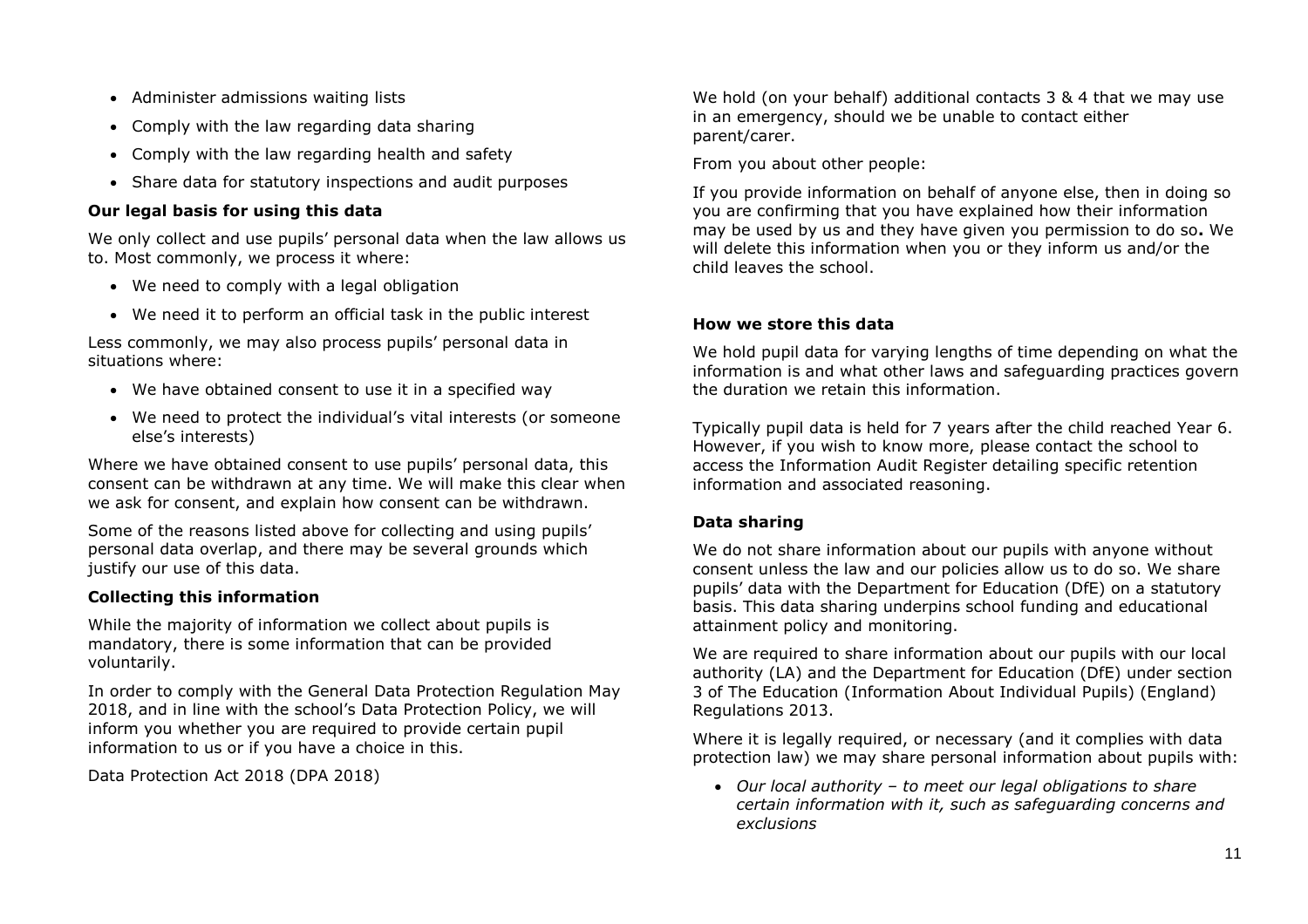- *The Department for Education - to meet our legal obligations to share certain information with it, such as safeguarding concerns, exclusions and pupil progress data*
- *The pupil's family and representatives – so they are aware of the progress that pupils are making, pastoral care they may receive, any additional support to meet a child's Special Educational Needs*
- *Educators and examining bodies*
- *Health authorities – to ensure the health, safety and wellbeing of a pupil*
- *Police forces, courts, tribunals – where this affects the safety and wellbeing of pupils*
- *Ofsted – Progress and attainment data about groups of children*
- *Agencies, professional services and other organisations we commission to deliver services on our behalf. We will write to you as and when new additional projects such as these arise. Privacy Notices and GDPR Compliance Statements from these agencies and organisations are obtained as part of the commissioning process. Agencies, professional services and other organisations may include;*
	- o *Survey and research organisations – to ensure the attainment, progress, health and wellbeing of groups of pupils*
	- o *Professional advisers and consultants – to ensure the attainment and progress of all children and different groups of children.*
	- o *Charities and voluntary organisations - to ensure the attainment, progress, health and wellbeing of groups of pupils*
	- o *Professional bodies - to ensure the attainment, progress, health and wellbeing of groups of pupils*
	- o *Educational Resources Providers – Tapestry, Purple Mash, Mathletics, Accelerated reading, Cool Milk*

#### **National Pupil Database**

The NPD is owned and managed by the Department for Education and contains information about pupils in schools in England. It provides invaluable evidence on educational performance to inform independent research, as well as studies commissioned by the Department. It is held in electronic format for statistical purposes. This information is securely collected from a range of sources including schools, local authorities and awarding bodies.

We are required by law, to provide information about our pupils to the DfE as part of statutory data collections such as the school census and early years' census. Some of this information is then stored in the NPD. The law that allows this is the Education (Information About Individual Pupils) (England) Regulations 2013.

To find out more about the NPD, go to [https://www.gov.uk/government/publications/national-pupil](https://www.gov.uk/government/publications/national-pupil-database-user-guide-and-supporting-information)[database-user-guide-and-supporting-information.](https://www.gov.uk/government/publications/national-pupil-database-user-guide-and-supporting-information)

The department may share information about our pupils from the NPD with third parties who promote the education or well-being of children in England by:

- conducting research or analysis
- producing statistics
- providing information, advice or guidance

The Department has robust processes in place to ensure the confidentiality of our data is maintained and there are stringent controls in place regarding access and use of the data. Decisions on whether DfE releases data to third parties are subject to a strict approval process and based on a detailed assessment of:

- who is requesting the data
- the purpose for which it is required
- the level and sensitivity of data requested: and
- the arrangements in place to store and handle the data

To be granted access to pupil information, organisations must comply with strict terms and conditions covering the confidentiality and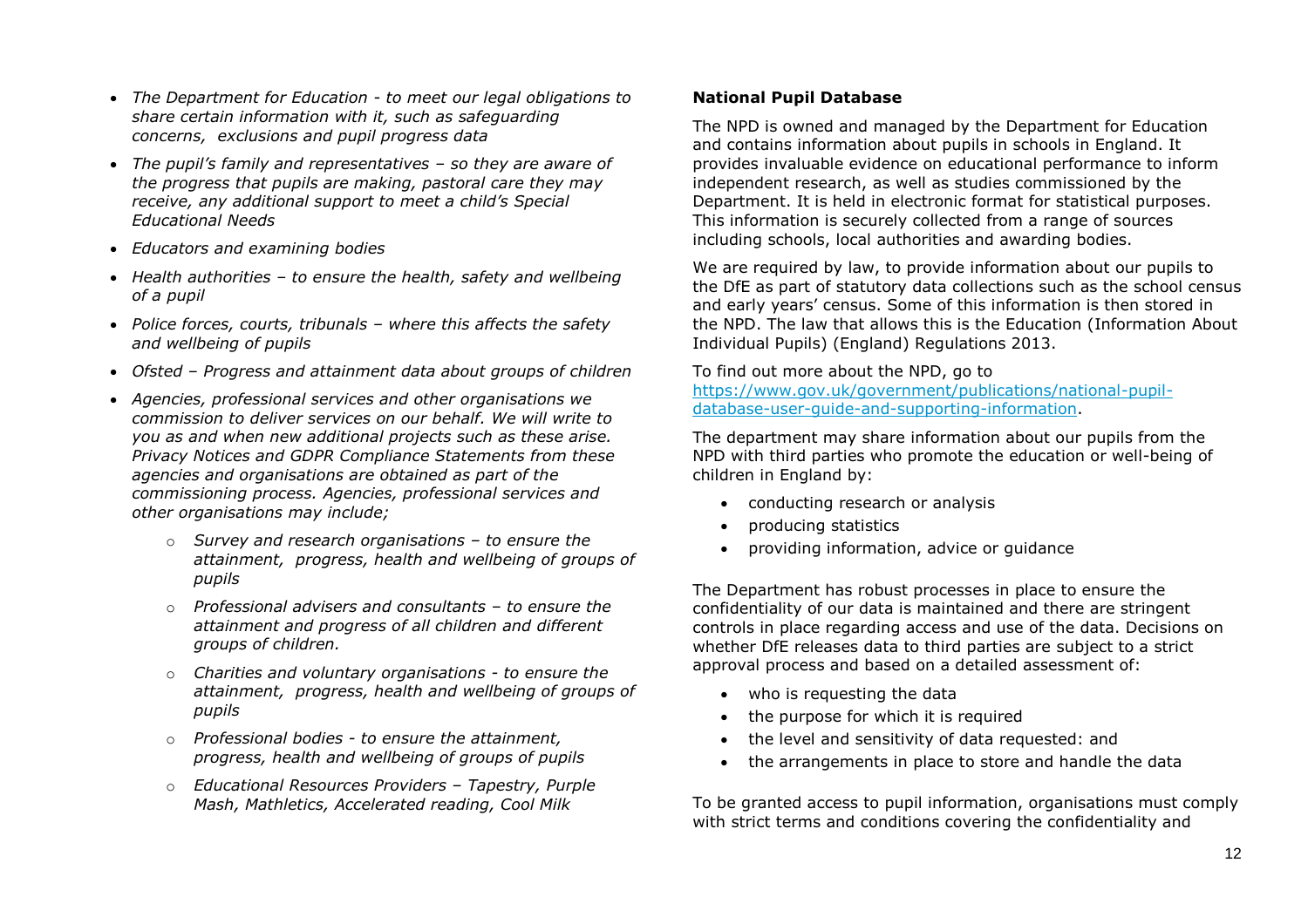handling of the data, security arrangements and retention and use of the data.

For more information about the department's data sharing process, please visit: [http://houghton.cambs.sch.uk/index.php/about](http://houghton.cambs.sch.uk/index.php/about-us/policies)[us/policies](http://houghton.cambs.sch.uk/index.php/about-us/policies)

For information about which organisations the department has provided pupil information, (and for which project), please visit the following website:

[https://www.gov.uk/government/publications/national-pupil](https://www.gov.uk/government/publications/national-pupil-database-requests-received)[database-requests-received](https://www.gov.uk/government/publications/national-pupil-database-requests-received)

To contact DfE:<https://www.gov.uk/contact-dfe>

# **Parents and pupils' rights regarding personal data**

Individuals have a right to make a **'subject access request'** to gain access to personal information that the school holds about them.

Parents/carers can make a request with respect to their child's data where the child is not considered mature enough to understand their rights over their own data (usually under the age of 12), or where the child has provided consent.

Parents also have the right to make a subject access request with respect to any personal data the school holds about them.

To make a request for your personal information, or be given access to your child's educational record, contact the School Business Manager at [office@houghton.cambs.sch.uk](mailto:office@houghton.cambs.sch.uk) in the first instance. The school's Data Protection Officer is Mr Ian Hoare and he can be contacted via the school by emailing [DPO@theictservice.org.uk](mailto:DPO@theictservice.org.uk)

# **Other rights**

Under data protection law, individuals have certain rights regarding how their personal data is used and kept safe, including the right to:

- Object to the use of personal data if it would cause, or is causing, damage or distress
- Prevent it being used to send direct marketing
- Object to decisions being taken by automated means (by a computer or machine, rather than by a person)
- In certain circumstances, have inaccurate personal data corrected, deleted or destroyed, or restrict processing
- Claim compensation for damages caused by a breach of the data protection regulations

To exercise any of these rights, please contact our data protection officer.

## **Complaints**

We take any complaints about our collection and use of personal information very seriously.

If you think that our collection or use of personal information is unfair, misleading or inappropriate, or have any other concern about our data processing, please raise this with us in the first instance.

To make a complaint, please contact our data protection officer, Ian Hoare via [DPO@theictservice.org.uk](mailto:DPO@theictservice.org.uk)

Alternatively, you can make a complaint to the Information Commissioner's Office:

- Report a concern online at<https://ico.org.uk/concerns/>
- Call 0303 123 1113
- Or write to: Information Commissioner's Office, Wycliffe House, Water Lane, Wilmslow, Cheshire, SK9 5AF

## **Contact us**

If you have any questions, concerns or would like more information about anything mentioned in this privacy notice, please contact;

- The headteacher via [office@houghton.cambs.sch.uk](mailto:office@houghton.cambs.sch.uk)
- our data protection officer, Ian Hoare via [DPO@theictservice.org.uk](mailto:DPO@theictservice.org.uk)

*This notice is based on the [Department for Education's model privacy](https://www.gov.uk/government/publications/data-protection-and-privacy-privacy-notices)  [notice](https://www.gov.uk/government/publications/data-protection-and-privacy-privacy-notices) for pupils, amended for parents and to reflect the way we use data in this school.*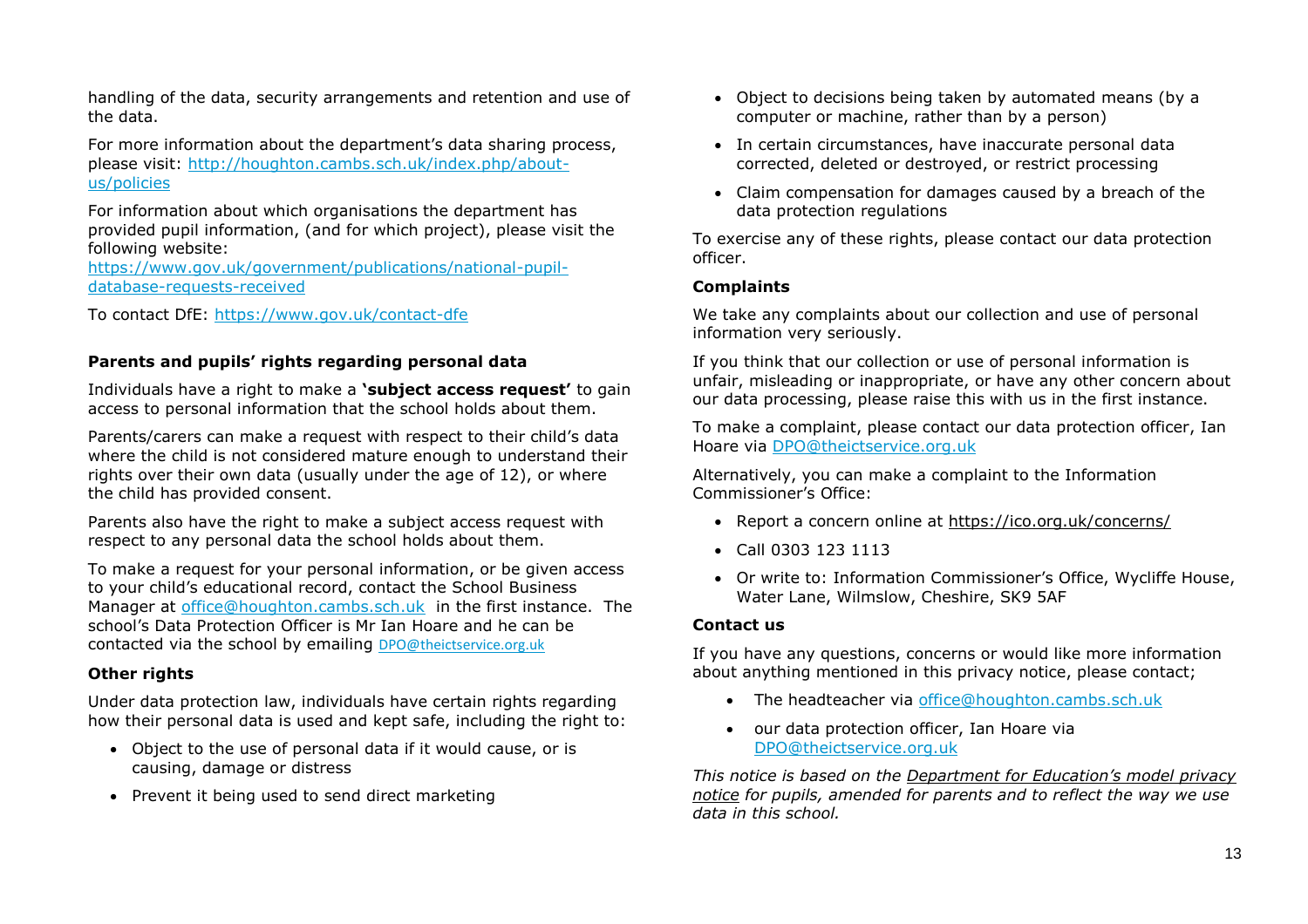## **Privacy notice for staff**

Under data protection law, individuals have a right to be informed about how the school uses any personal data that we hold about them. We comply with this right by providing 'privacy notices' (sometimes called 'fair processing notices') to individuals where we are processing their personal data.

This privacy notice explains how we collect, store and use personal data about individuals we employ, or otherwise engage, to work at our school.

Houghton Primary School is the 'data controller' for the purposes of data protection law.

Our data protection officer is Ian Hoare (see 'Contact us' below).

## **The personal data we hold**

We process data relating to those we employ, or otherwise engage, to work at our school. Personal data that we may collect, use, store and share (when appropriate) about you includes, but is not restricted to:

- Contact details
- Date of birth, marital status and gender
- Next of kin and emergency contact numbers
- Salary, annual leave, pension and benefits information
- Bank account details, payroll records, National Insurance number and tax status information
- Recruitment information, including copies of right to work documentation, references and other information included in a CV or cover letter or as part of the application process
- Qualifications and employment records, including work history, job titles, working hours, training records and professional memberships
- Performance information
- Outcomes of any disciplinary and/or grievance procedures
- Absence data
- Copy of driving licence
- Copy of passport
- Photographs
- Data about your use of the school's information and communications system

We may also collect, store and use information about you that falls into "special categories" of more sensitive personal data. This includes information about (where applicable):

- Race, ethnicity, religious beliefs, sexual orientation and political opinions
- Trade union membership
- Health, including any medical conditions, and sickness records

#### **Why we use this data**

The purpose of processing this data is to help us run the school, including to:

- Enable you to be paid
- Facilitate safe recruitment, as part of our safeguarding obligations towards pupils
- Support effective performance management
- Inform our recruitment and retention policies
- Allow better financial modelling and planning
- Enable ethnicity and disability monitoring
- Improve the management of workforce data across the sector
- Support the work of the School Teachers' Review Body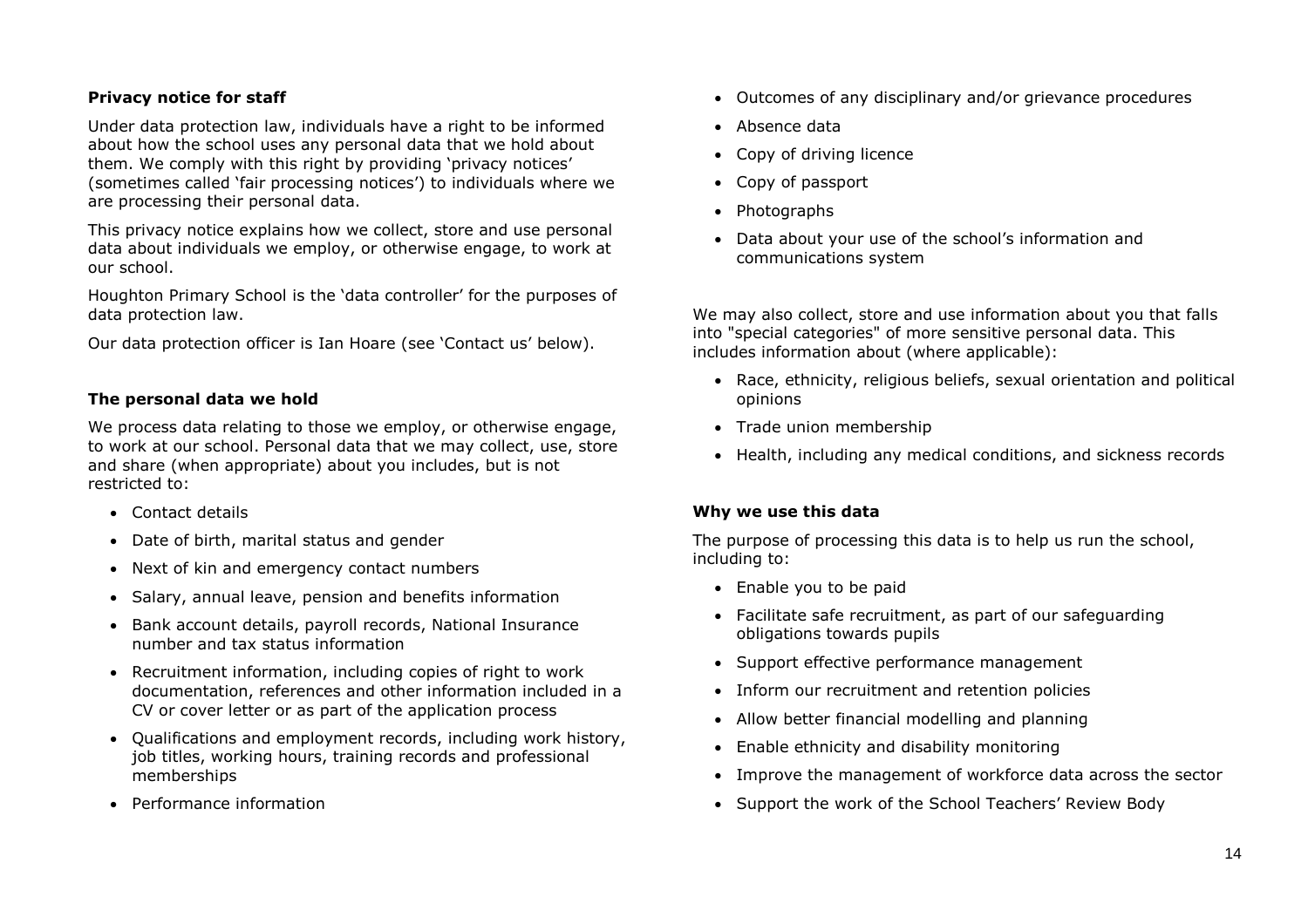# **Our lawful basis for using this data**

We only collect and use personal information about you when the law allows us to. Most commonly, we use it where we need to:

- Fulfil a contract we have entered into with you
- Comply with a legal obligation
- Carry out a task in the public interest

Less commonly, we may also use personal information about you where:

- You have given us consent to use it in a certain way
- We need to protect your vital interests (or someone else's interests)

Where you have provided us with consent to use your data, you may withdraw this consent at any time. We will make this clear when requesting your consent, and explain how you go about withdrawing consent if you wish to do so.

Some of the reasons listed above for collecting and using personal information about you overlap, and there may be several grounds which justify the school's use of your data.

## **Collecting this information**

While the majority of information we collect from you is mandatory, there is some information that you can choose whether or not to provide to us.

Whenever we seek to collect information from you, we make it clear whether you must provide this information (and if so, what the possible consequences are of not complying), or whether you have a choice.

#### **How we store this data**

We create and maintain an employment file for each staff member. The information contained in this file is kept secure and is only used for purposes directly relevant to your employment.

Once your employment with us has ended, we will retain this file and delete the information in it in accordance with our record retention schedule.

# **Data sharing**

We do not share information about you with any third party without your consent unless the law and our policies allow us to do so.

Where it is legally required, or necessary (and it complies with data protection law) we may share personal information about you with:

- *Our local authority – to meet our legal obligations to share certain information with it, such as safeguarding concerns*
- *The Department for Education – to track staff recruitment and retention*
- *Your family or representatives – in the event of an illness or injury*
- *Ofsted – to ensure the safeguarding of pupils*
- *Suppliers and service providers – to enable them to provide the service we have contracted them for, such as payroll*
- *Our auditors – to ensure the compliance of our internal policies*
- *Trade unions and associations – to ensure the compliance of our internal policies*
- *Health authorities – to ensure the health and wellbeing of staff*
- *Security organisations – to ensure the health, safety and wellbeing of staff*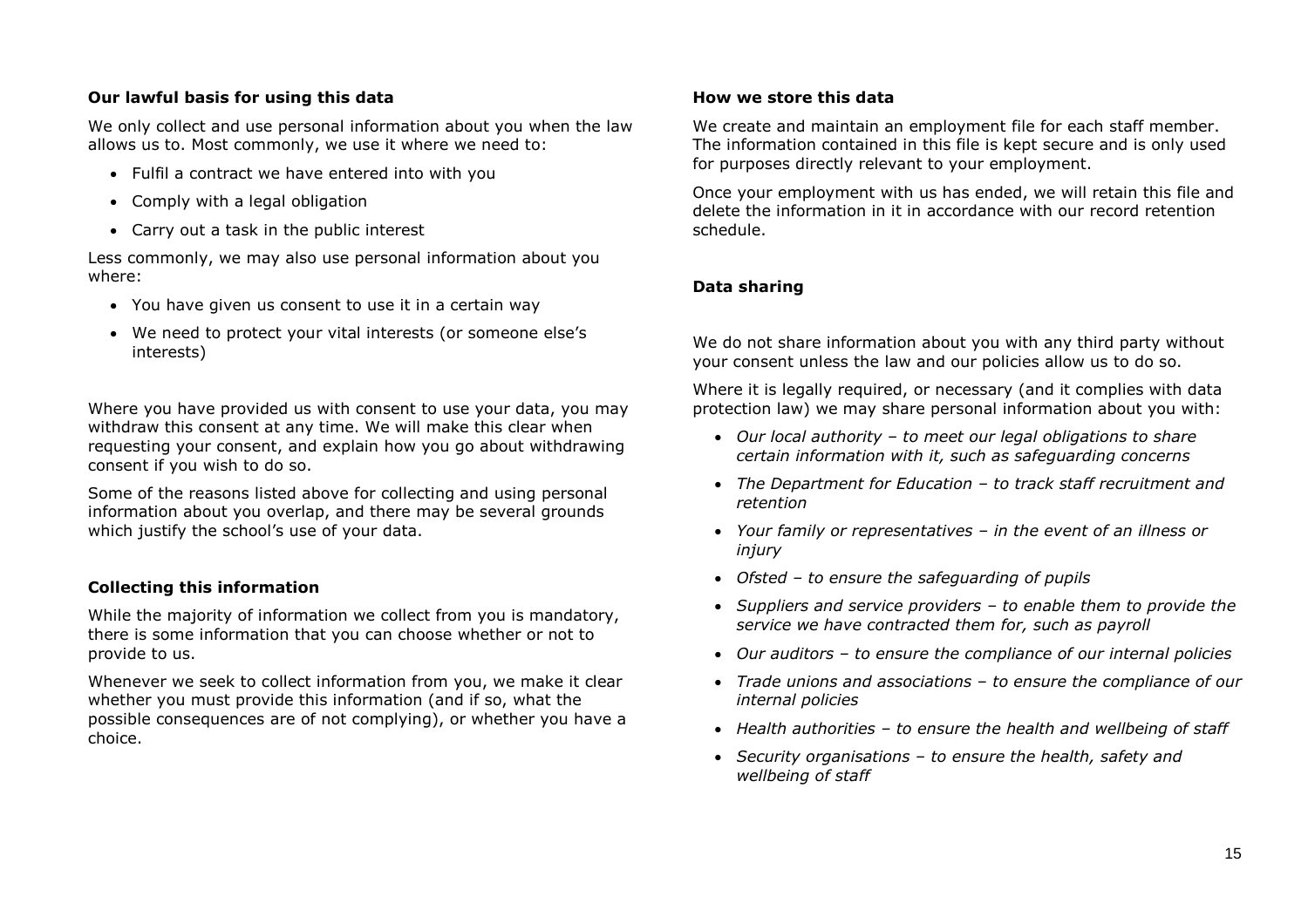- *Professional bodies, advisers and consultants – to track progress and attainment for groups of pupils linked to performance management targets*
- *Police forces, courts, tribunals – to ensure the safeguarding of pupils and staff*

# **Transferring data internationally**

Where we transfer personal data to a country or territory outside the European Economic Area, we will do so in accordance with data protection law.

## **Your rights**

#### **How to access personal information we hold about you**

Individuals have a right to make a **'subject access request'** to gain access to personal information that the school holds about them.

If you make a subject access request, and if we do hold information about you, we will:

- Give you a description of it
- Tell you why we are holding and processing it, and how long we will keep it for
- Explain where we got it from, if not from you
- Tell you who it has been, or will be, shared with
- Let you know whether any automated decision-making is being applied to the data, and any consequences of this
- Give you a copy of the information in an intelligible form

You may also have the right for your personal information to be transmitted electronically to another organisation in certain circumstances.

If you would like to make a request, please contact our data protection officer.

# **Your other rights regarding your data**

Under data protection law, individuals have certain rights regarding how their personal data is used and kept safe. You have the right to:

- Object to the use of your personal data if it would cause, or is causing, damage or distress
- Prevent your data being used to send direct marketing
- Object to the use of your personal data for decisions being taken by automated means (by a computer or machine, rather than by a person)
- In certain circumstances, have inaccurate personal data corrected, deleted or destroyed, or restrict processing
- Claim compensation for damages caused by a breach of the data protection regulations

To exercise any of these rights, please contact our data protection officer.

## **Complaints**

We take any complaints about our collection and use of personal information very seriously.

If you think that our collection or use of personal information is unfair, misleading or inappropriate, or have any other concern about our data processing, please raise this with us in the first instance.

To make a complaint, please contact our data protection officer.

Alternatively, you can make a complaint to the Information Commissioner's Office:

- Report a concern online at<https://ico.org.uk/concerns/>
- Call 0303 123 1113
- Or write to: Information Commissioner's Office, Wycliffe House, Water Lane, Wilmslow, Cheshire, SK9 5AF